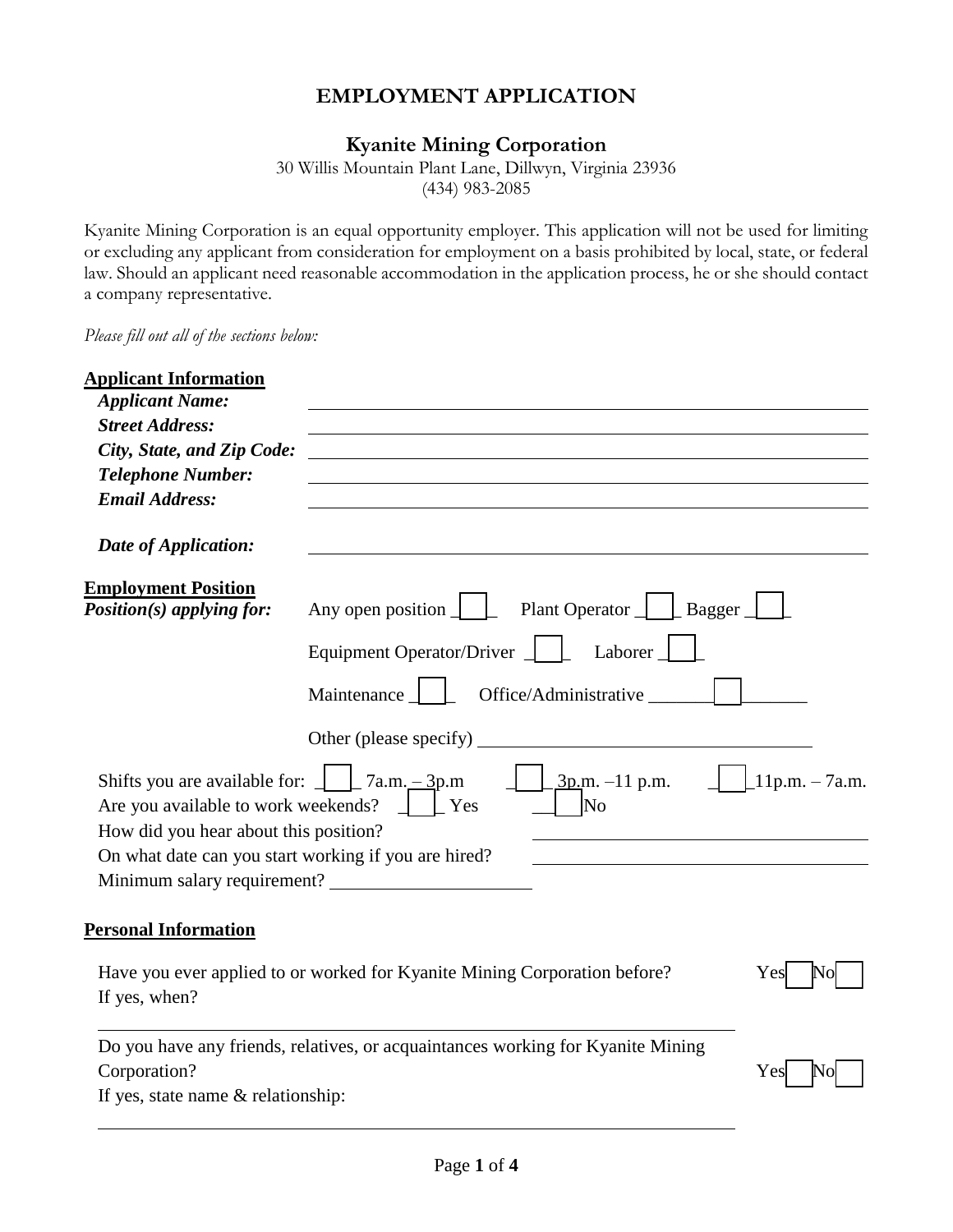| Are you a U.S. citizen or approved to work in the United States?                                                                                                        | $\rm Yes$ |
|-------------------------------------------------------------------------------------------------------------------------------------------------------------------------|-----------|
| Will you consent to a mandatory controlled substance test?                                                                                                              | Yes       |
| Do you have any condition which would require job accommodations?<br>If yes, please describe accommodations required below.                                             | Yes       |
| Have you ever been convicted of a felony criminal offense?<br>If yes, please state the nature of the crime(s), when and where convicted and<br>disposition of the case: | Yes       |

*(Note: No applicant will be denied employment solely on the grounds of conviction of a criminal offense. The date of the offense, the nature of the offense, including any significant details that affect the*  description of the event, and the surrounding circumstances and the relevance of the offense to the *position(s) applied for may, however, be considered.)* 

# **Education and Training**

#### **High School**

| <b>Name</b> | <b>Location (City, State)</b> | <b>Year Completed</b> |     | <b>Diploma Earned?</b> |  |
|-------------|-------------------------------|-----------------------|-----|------------------------|--|
|             |                               |                       | Yes | $\bf No$               |  |

#### **College/University**

| <b>Name</b> | <b>Location (City, State)</b> | <b>Year Graduated</b> | <b>Degree Earned</b> |
|-------------|-------------------------------|-----------------------|----------------------|
|             |                               |                       |                      |

#### **Vocational School/Specialized Training**

| <b>Name</b> | <b>Location (City, State)</b> | <b>Year Graduated</b> | <b>Degree Earned</b> |
|-------------|-------------------------------|-----------------------|----------------------|
|             |                               |                       |                      |

<u> 1989 - Johann Stoff, deutscher Stoffen und der Stoffen und der Stoffen und der Stoffen und der Stoffen und d</u>

#### **Military:**

Are you a member of the Armed Services? Yes No

If yes, in which branch of the military did you enlist?

What was your military rank when discharged?

How many years did you serve in the military?

What military skills do you possess that would be an asset for this position/Company?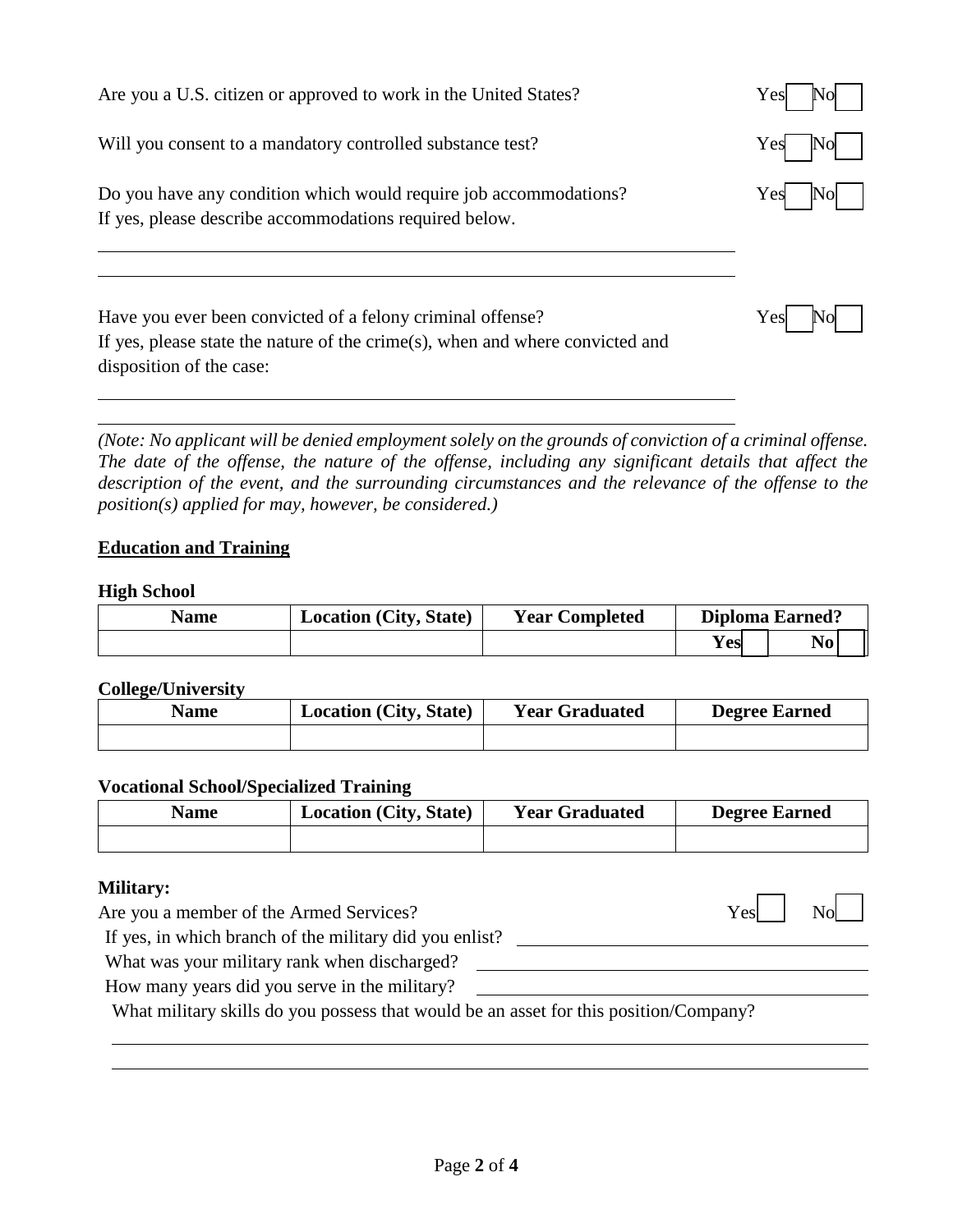## **Job Skills/Qualifications**

Please list below the skills and qualifications you possess for the position for which you are applying:

*(Note: Kyanite Mining Corporation complies with the ADA and considers reasonable accommodation measures that may be necessary for eligible applicants/employees to perform essential functions. It is possible that a new hire may be tested on skill/agility and may be subject to a medical examination conducted by a medical professional.)* 

#### **Previous Employment** (Most recent first)

| <b>Employer Name:</b>           |  |
|---------------------------------|--|
| Job Title:                      |  |
| <b>Supervisor Name:</b>         |  |
| <b>Employer Street Address:</b> |  |
| City, State, and Zip Code:      |  |
| <b>Employer Telephone:</b>      |  |
| Dates Employed:                 |  |
| Reason for Leaving:             |  |
|                                 |  |
| <b>Employer Name:</b>           |  |
| Job Title:                      |  |
| <b>Supervisor Name:</b>         |  |
| <b>Employer Street Address:</b> |  |
| City, State, and Zip Code:      |  |
| <b>Employer Telephone:</b>      |  |
| Dates Employed:                 |  |
| Reason for Leaving:             |  |
|                                 |  |
| <b>Employer Name:</b>           |  |
| Job Title:                      |  |
| <b>Supervisor Name:</b>         |  |
| <b>Employer Street Address:</b> |  |
| City, State, and Zip Code:      |  |
| <b>Employer Telephone:</b>      |  |
| Dates Employed:                 |  |
| Reason for Leaving:             |  |
|                                 |  |